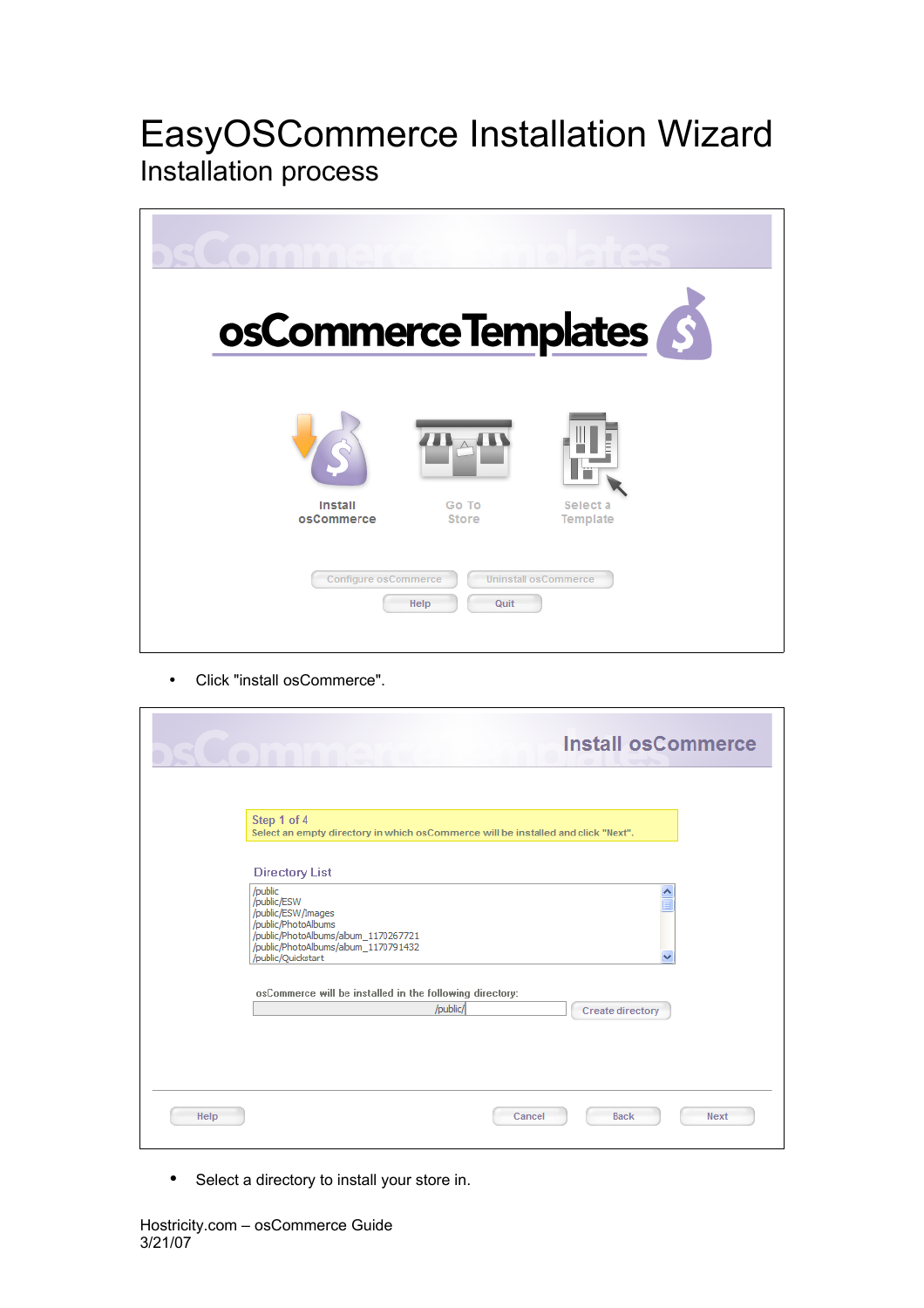- o You will not be allowed to install your store in a directory that already contains data.
- o You can create a new directory or subdirectory to use by selecting a directory from the list, typing a name in the text area provided, and clicking "create directory".

|  | Click "next" once you have selected a directory. |
|--|--------------------------------------------------|
|--|--------------------------------------------------|

| <b>Install osCommerce</b>                                              |
|------------------------------------------------------------------------|
| Step 2 of 4<br>Enter a new database password then click "Next"         |
| Database Password                                                      |
| <b>Confirm Password</b>                                                |
| Warning: You will need your Database Password to uninstall osCommerce. |
| Help<br><b>Back</b><br><b>Next</b><br>Cancel                           |

- Create a database password.
- Click "next".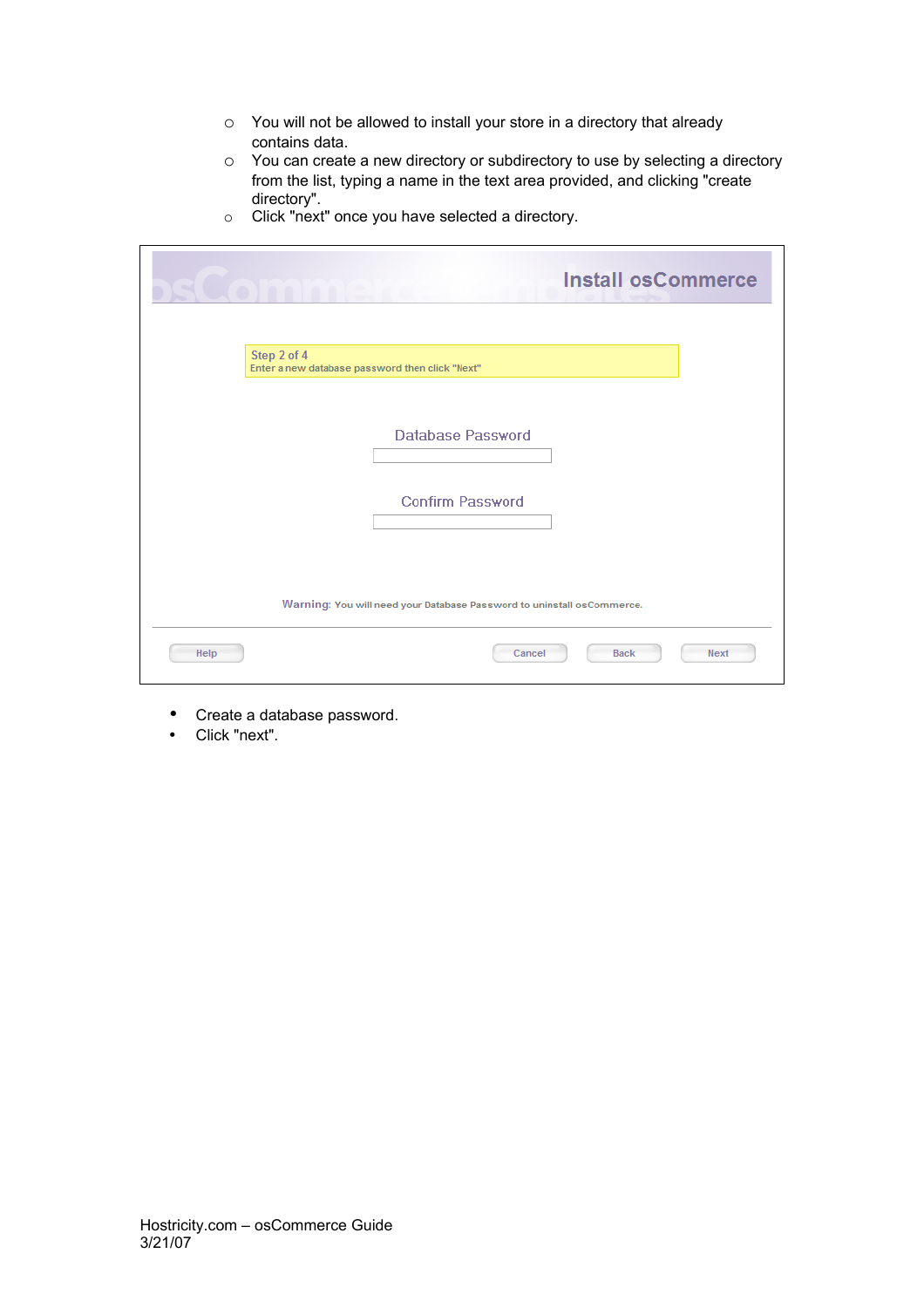|                                                                                                                       | <b>Install osCommerce</b>            |
|-----------------------------------------------------------------------------------------------------------------------|--------------------------------------|
| Step 3 of 4<br>osCommerce Administration Directory needs to be protected with a username and<br>password combination. |                                      |
| Please enter username, password and click "Next".<br><b>Administration Interface</b>                                  |                                      |
| Username:<br>Password:                                                                                                |                                      |
| Confirm Password:                                                                                                     |                                      |
| Help                                                                                                                  | Cancel<br><b>Back</b><br><b>Next</b> |

- Enter a username and password for your administration directory. You will need to know this username and password in order to configure your osCommerce store.
- Click "next".

|                                                                                                                                                                                                                                                                                                                                                                                                                                                                                                                                                                                                                                                                                                                                                                                                                                                                                                                                                                                                                                                                                                                                                                                                                                                                                                                                                                                                                                                                                                                  | <b>Install osCommerce</b>                                                                                                                                                                                                                                                                                                                                                                                                                                                                                                                                                                                                                                                                                                                                                                                                                                                                                                                                                                                                                                                                                                                                                                                                                                                                                                                                                                                                                                                                                                                                                                                                                                                                                                                                                                                                                                                             |
|------------------------------------------------------------------------------------------------------------------------------------------------------------------------------------------------------------------------------------------------------------------------------------------------------------------------------------------------------------------------------------------------------------------------------------------------------------------------------------------------------------------------------------------------------------------------------------------------------------------------------------------------------------------------------------------------------------------------------------------------------------------------------------------------------------------------------------------------------------------------------------------------------------------------------------------------------------------------------------------------------------------------------------------------------------------------------------------------------------------------------------------------------------------------------------------------------------------------------------------------------------------------------------------------------------------------------------------------------------------------------------------------------------------------------------------------------------------------------------------------------------------|---------------------------------------------------------------------------------------------------------------------------------------------------------------------------------------------------------------------------------------------------------------------------------------------------------------------------------------------------------------------------------------------------------------------------------------------------------------------------------------------------------------------------------------------------------------------------------------------------------------------------------------------------------------------------------------------------------------------------------------------------------------------------------------------------------------------------------------------------------------------------------------------------------------------------------------------------------------------------------------------------------------------------------------------------------------------------------------------------------------------------------------------------------------------------------------------------------------------------------------------------------------------------------------------------------------------------------------------------------------------------------------------------------------------------------------------------------------------------------------------------------------------------------------------------------------------------------------------------------------------------------------------------------------------------------------------------------------------------------------------------------------------------------------------------------------------------------------------------------------------------------------|
| Step 4 of 4<br>Select the osCommerce Template                                                                                                                                                                                                                                                                                                                                                                                                                                                                                                                                                                                                                                                                                                                                                                                                                                                                                                                                                                                                                                                                                                                                                                                                                                                                                                                                                                                                                                                                    |                                                                                                                                                                                                                                                                                                                                                                                                                                                                                                                                                                                                                                                                                                                                                                                                                                                                                                                                                                                                                                                                                                                                                                                                                                                                                                                                                                                                                                                                                                                                                                                                                                                                                                                                                                                                                                                                                       |
| ㅅ<br><b>District to Market Street, De Street</b><br>己<br>Library L. Spieler<br>$1140 - 1$<br><b>SHOP</b><br><b>B</b> ONLINE<br>E-shop<br>≣<br>1406.00<br>6390.90<br><b>SOFT</b><br><b>HALL</b><br><b>KODA</b><br><b>NGCA</b><br><b>Consule</b><br>6386.00<br>4386.66<br>Local - Made 4<br>Estat Library R<br>948<br>talus das<br>striki da<br><b>ACADEM</b><br><b>ANTIN</b><br><b>STANDARD</b><br><b>Andrews</b><br>100.00<br><b>NAME OF</b><br>$\frac{1+1}{4\pi m}\times\frac{1+1}{4\pi m}\times\frac{1}{4\pi}\times\frac{1}{4\pi}\times\frac{1}{4\pi}\times\frac{1}{4\pi}\times\frac{1}{4\pi}\times\frac{1}{4\pi}\times\frac{1}{4\pi}\times\frac{1}{4\pi}\times\frac{1}{4\pi}\times\frac{1}{4\pi}\times\frac{1}{4\pi}\times\frac{1}{4\pi}\times\frac{1}{4\pi}\times\frac{1}{4\pi}\times\frac{1}{4\pi}\times\frac{1}{4\pi}\times\frac{1}{4\pi}\times\frac{1}{4\pi}\times\frac{1}{4\pi}\times\frac{1$<br>$1354 - 3468 + 8$<br><b>SALANA</b><br>学生<br>t<br>4 000, 00<br>4120.00<br>annie<br><b>CORPORATION</b><br>president<br>$GL-$<br>ø<br>Store Crime -<br><b>SITES R</b><br>$-0.00$<br><b>B-shop</b><br>mone Gilberta . [ - ] The<br><b>OUT DIRECTOR</b><br><b>ARA</b><br><b>COMMANDS</b><br>$1000 - 1$<br>垩<br>S<br><b>LESS POS</b><br><b>STATISTICS</b><br><b>ATTN: CO</b><br><b>COMMERCIAL</b><br>98<br>m.<br>arms:<br>Arrest Ed<br><b>Service America</b><br><b>ATTN: ATT</b><br><b>THE REAL</b><br>Tell a friend<br>1 kel<br>and maximizes climber made a state of the<br><b>BROTHERWISE MOVIE</b><br>٩P | sst<br>œ<br>& commerce<br>Top + Catalog<br>My Account 1 Cart Contants 1 Checkout.<br><b>CONSULTS</b><br><b>What's New Here?</b><br><b>Surgeon Cool</b> in-<br>Hardware-> (6)<br>0 items<br>Esfinarer(x (A)<br>DVD Movies-> (17)<br>Welcome Gluerald Would you like to log yourself in? Or would you prefer to greate an account?<br>This is a default setup of the coCommerce project, products shown are for demonstrational purposes.<br>any products purchased will not be delivered nor will the customer be billed. Any<br>×<br>Finane Salert<br>information seen on these products is to be treated as fictorial.<br>7183<br><b>Error Hessages</b><br><b>Hade Runne</b><br>Director's Cut<br>635.60<br>If there are any error or warring messages shown above, please correct them first before<br>\$35.00<br>proceeding.<br>Error messages are displayed at the very top of the page with a complete likedigma and<br><b>Quarters Battle</b><br>cov.<br>\$75.99<br>Several checks are performed to ensure a healthy setup of your online store - these checks<br><b>TELEVIS</b><br>can be deabled by editing the appropriate parameters at the bottom of the<br>includes/application_top.php file.<br>this has to be one<br>۹<br>of the funnisst<br><b>Editing Page Texts</b><br>ഒ<br>Use longvords to<br>movies released for<br>19930<br>find the product you<br>*****<br>The text shown here can be modified in the following file, on each language bases:<br>are looking for.<br><b>Advanced Search</b><br>awik to sateleg (indudes languages/engleh/index.php<br>宋一<br>Shipping 5 Returns<br>That fle can be edited manually, or via the Administration Tool with the<br><b>Privady Nation</b><br>Lenguages->English->Define or Eppla->File Manager notices.<br>Conditions of Use<br>Contact Us<br><b>US Dallar</b><br>$\sim$<br>The text is set in the following manner: |
| Click "Next" to install the currently selected template.<br>Help                                                                                                                                                                                                                                                                                                                                                                                                                                                                                                                                                                                                                                                                                                                                                                                                                                                                                                                                                                                                                                                                                                                                                                                                                                                                                                                                                                                                                                                 | Click on the image above for a full-size preview.<br><b>Back</b><br>Cancel<br>Next                                                                                                                                                                                                                                                                                                                                                                                                                                                                                                                                                                                                                                                                                                                                                                                                                                                                                                                                                                                                                                                                                                                                                                                                                                                                                                                                                                                                                                                                                                                                                                                                                                                                                                                                                                                                    |

- Select a template for your storefront. When you click on a thumbnail on the left, a larger preview image is displayed to the right.
- Click "next" when you have selected a template.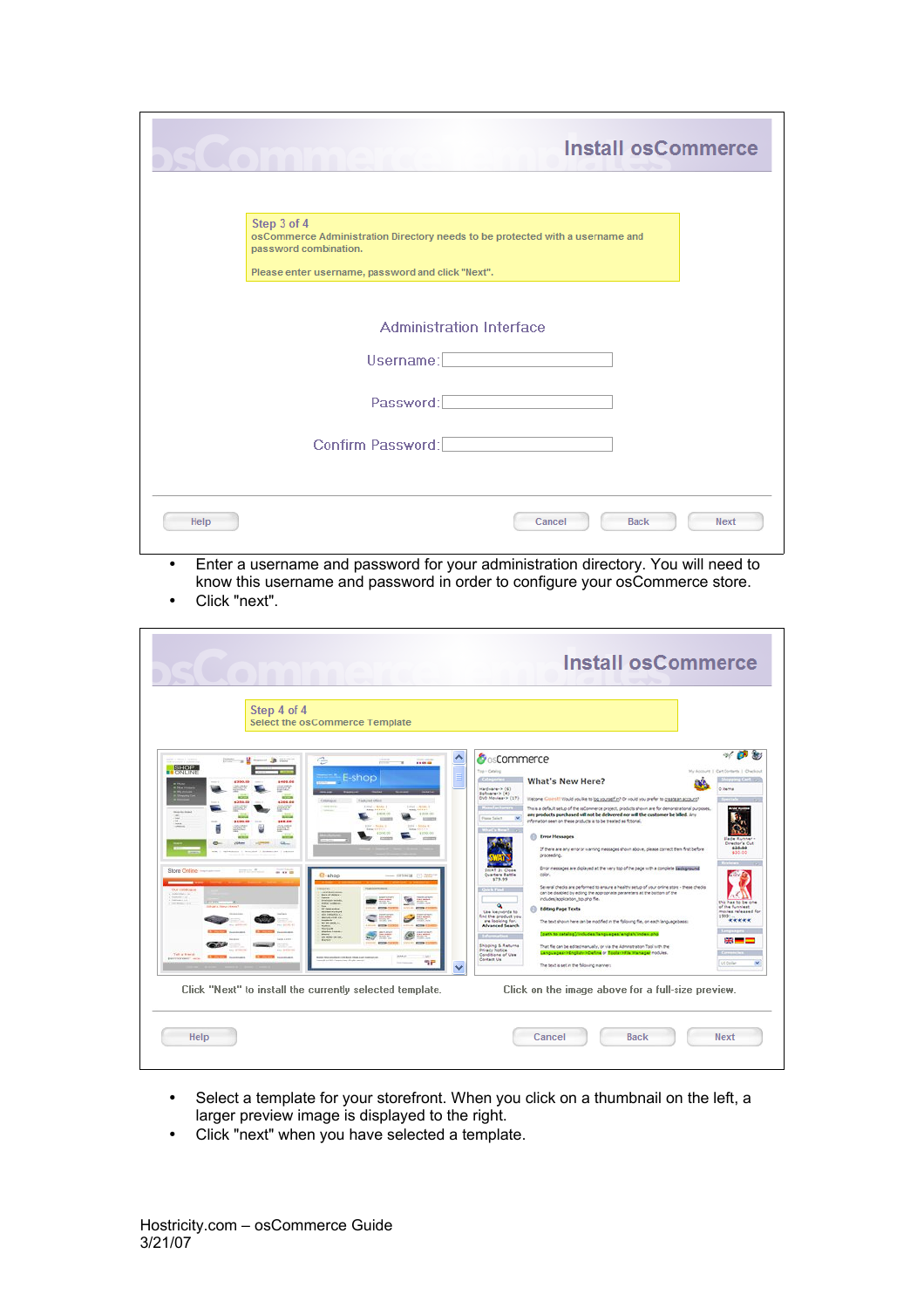|                                                                                 | <b>Install osCommerce</b> |
|---------------------------------------------------------------------------------|---------------------------|
| Congratulations! osCommerce was successfully installed!                         |                           |
| Your store address:<br>http://toby.bluegenesis.com/ESW/Images/blah//            |                           |
| Admin Interface address:<br>http://toby.bluegenesis.com/ESW/Images/blah//admin/ |                           |
| Admin Interface Username:<br>bobobo                                             |                           |
| Database User:<br>tobybluege335762                                              |                           |
| Database Name:<br>osc_toby_bluegenesis_com                                      |                           |
| osCommerce Documentation:<br>documentation.pdf                                  |                           |
|                                                                                 |                           |
| Help                                                                            | <b>Next</b>               |

- Your store has successfully been installed.
- You should note the information provided in the summary screen shown above.
- Click "next" to go to osCommerce's administration interface to configure your store.

## **Store Administration/Configuration**

- Once you have installed osCommerce, you can access the store's administration page by clicking "next" at the last step of the installation process, or by clicking the "Configure osCommerce" button on the main screen.
- For detailed information on configuring your store, please read the documentation provided by osCommerce: (link).
	- o NOTE: as the osCommerce application in WebsiteOS handles the installation and de-installation processes, you may safely skip these sections in the manual.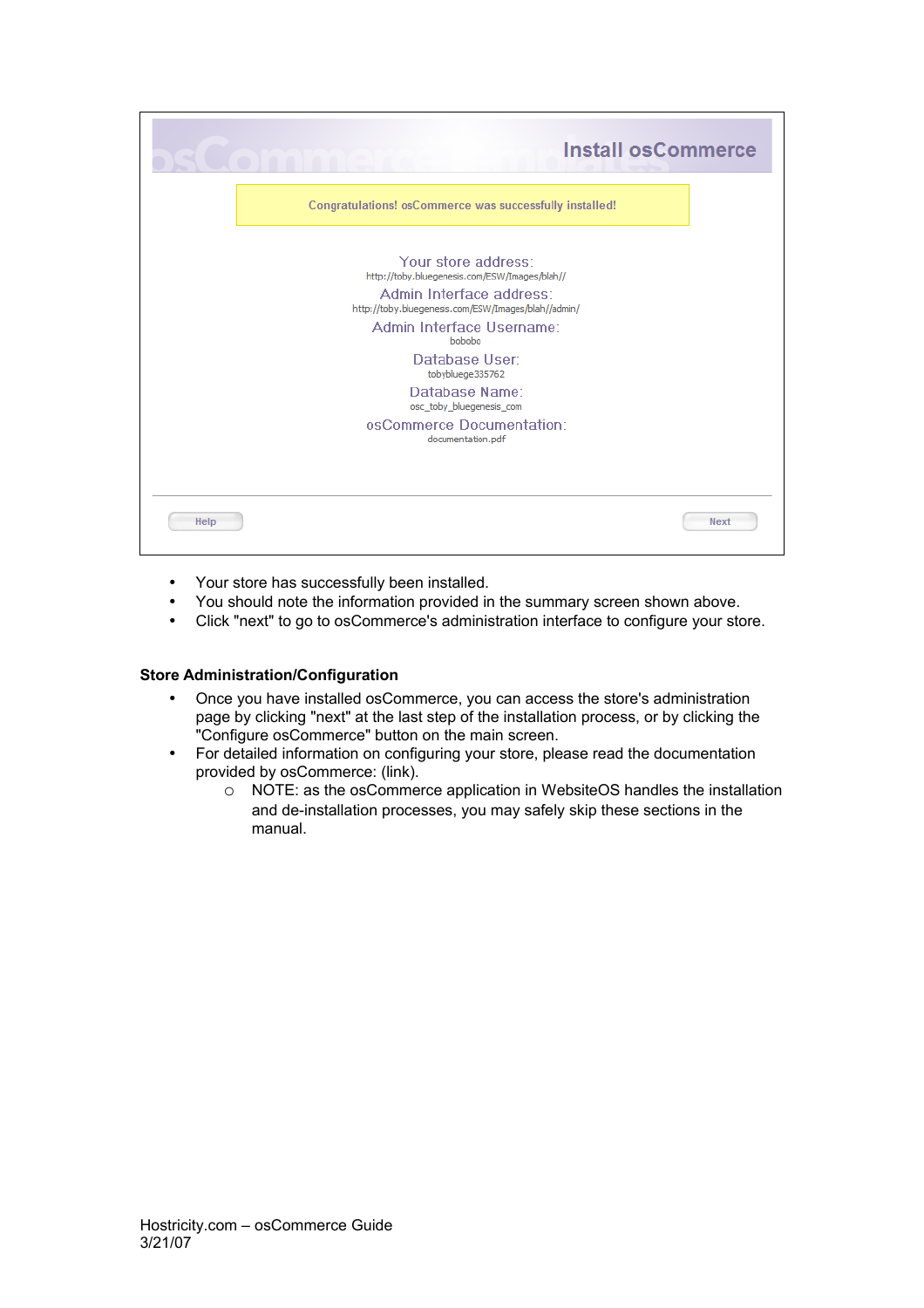## Uninstall process



- Click "uninstall osCommerce".
- Note: All store data will be lost when you uninstall your store.

|      | <b>Install osCommerce</b>                                                      |             |  |
|------|--------------------------------------------------------------------------------|-------------|--|
|      | <b>Uninstall osCommerce</b><br>Enter your Database Password and click "Next".  |             |  |
|      |                                                                                |             |  |
|      | Database Password                                                              |             |  |
|      |                                                                                |             |  |
|      | Warning: be aware that all osCommerce files and database data will be deleted! |             |  |
| Help | Cancel                                                                         | <b>Next</b> |  |